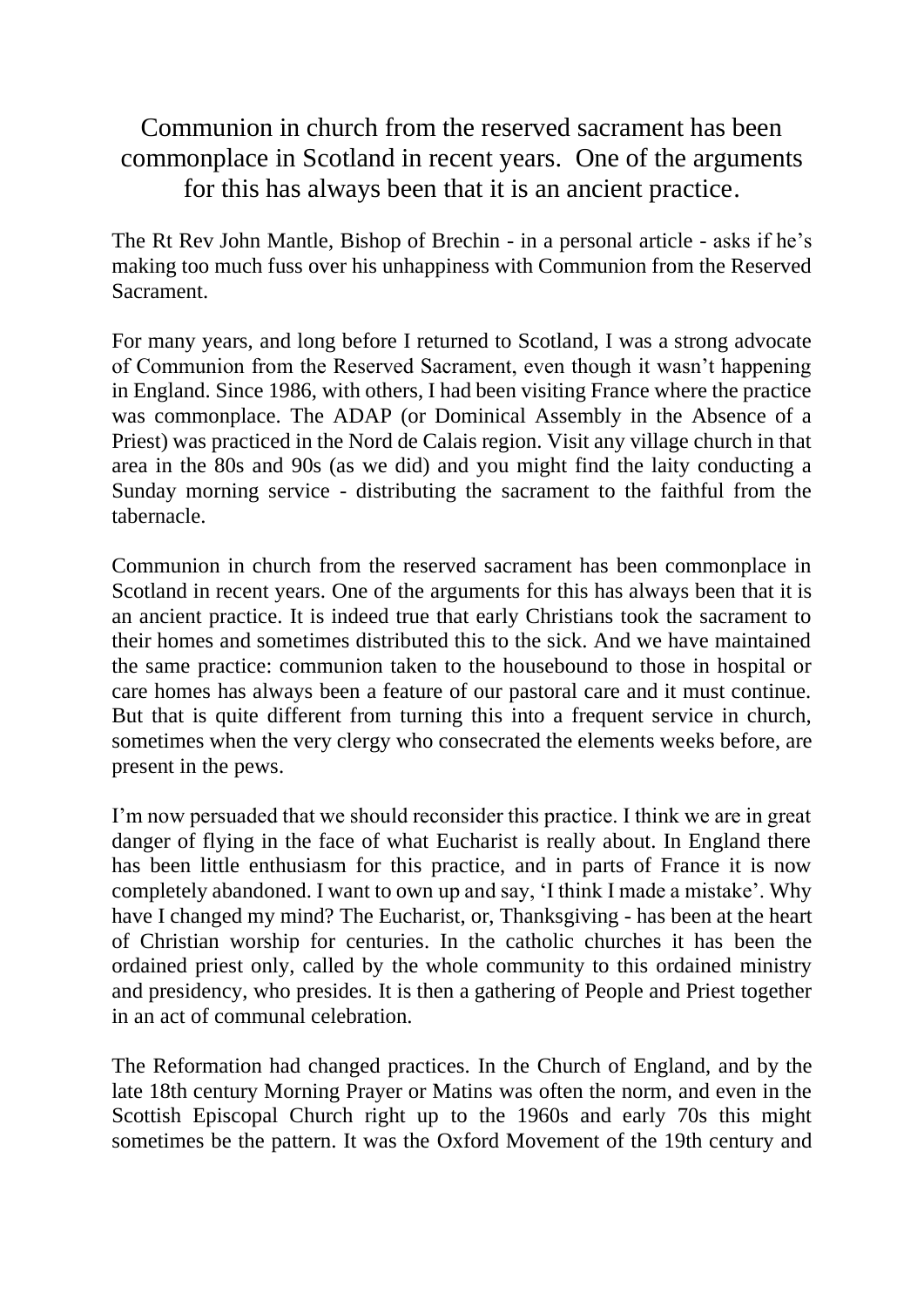the Parish and People Movement of the 20th that successfully returned the Eucharist to its central position as the main Sunday morning service.

But this was difficult to maintain. We into the 1970s and 80s there was a downturn in the number of ordinands (despite a growing army of non stipendiary clergy) and occasionally people advocated Communion from the Reserved Sacrament. In the Roman Catholic Church in France the problems were so acute in the Nord de Calais region in the 1990s - there was said to be at east one priest with 30 churches under his care! The ADAP was created, and laity, carefully trained, met together weekly to discuss and prepare the Sunday service in detail .

In England there was always less enthusiasm, and the Bishops of the Church of England restrained themselves. In Scotland however, things took a different direction. I get the impression that Communion from the Reserved Sacrament has been a 'winning formula' that has helped Local Collaborative Ministry to succeed. Indeed, several laity in my own diocese claim there would have been a 'total collapse' of community worship if it had not been introduced.

However, it seems to me that we have moved this on to another plane by elevating Communion from the Reserved Sacrament to the position of a kind of alternative communion service because of the frequency of use, and apparently entirely appropriate even if clergy are present! Rather, I would plead for a recognition of the full celebration of a Eucharist, in real time, with priest and people together, as the norm to which we should all inspire. To those who say, 'But you'd be depriving us of the Eucharist' I would say, 'Yes, you may be 'deprived', and this is what happens when there are not enough ordained clergy. That's the issue to be tackled, not the appropriation of what a Dutch theologian has described as a 'pseudo - Eucharist'.

Despite what so many people say, it is clear from the evidence that some members of some congregations can make no distinction between a celebration (with priest) and a distribution one). Despite the efforts of the Scottish Episcopal Church, the authorised book on Communion from the Reserved Sacrament has sometimes been ignored, and services have been compiled and punted, in what seems like a deliberate attempt to 'recreate' a celebration of the Eucharist. In the end, and in my heart, I'm the sort of radical who believes that Lay Celebration might be defended theologically. Indeed this has now been agreed in the Diocese of Sydney, and even advocated by Catholic Dominicans! But I still believe myself a catholic Christian who wants to maintain order. I would certainly support communion from the reserved sacrament for two or three major festivals if no priest was available. But primarily, I would want to uphold the celebration of the Eucharist, as the communal gathering of priest and people together as the norm,